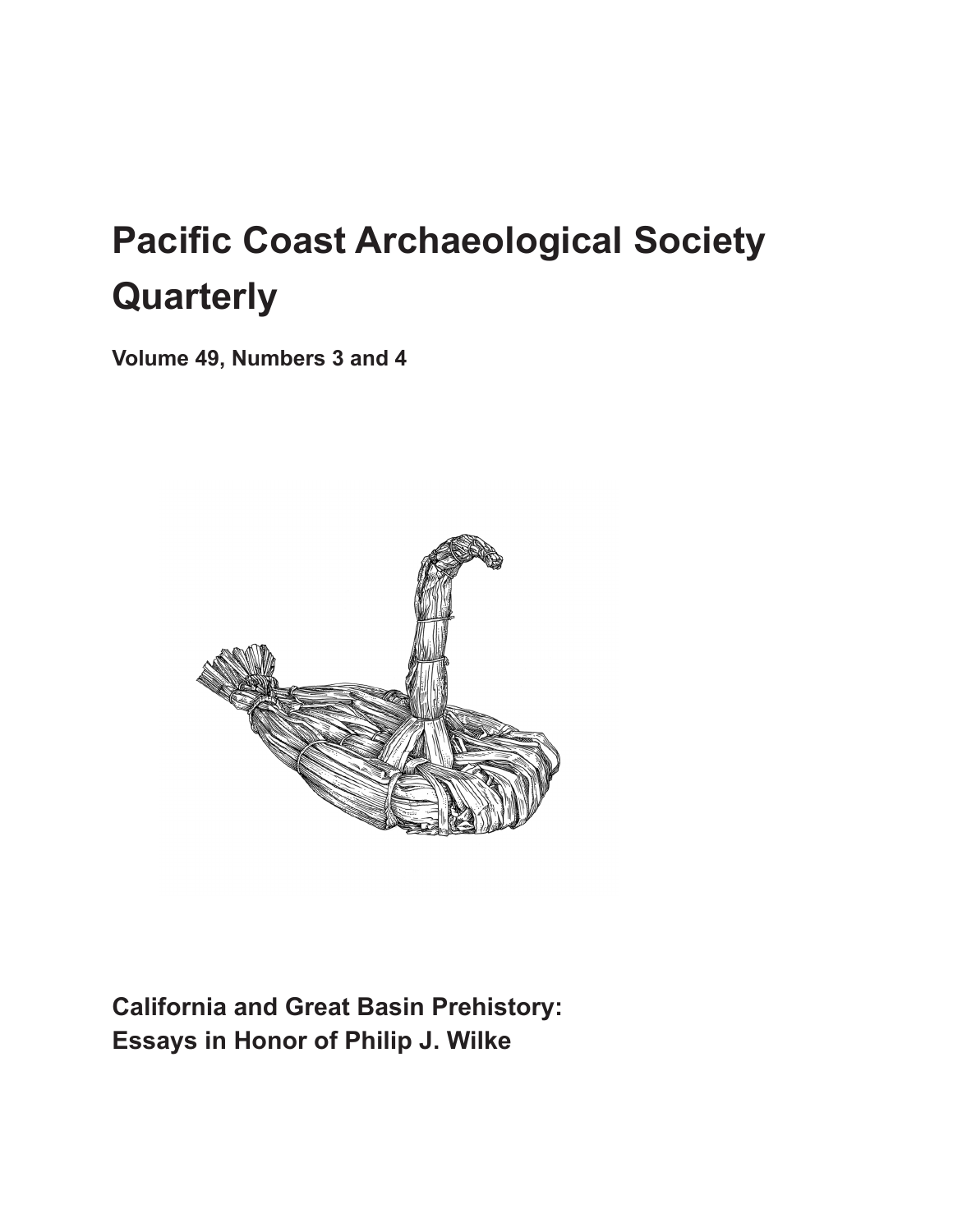## **Pacific Coast Archaeological Society Quarterly**

**Volume 49, Numbers 3 and 4**



Guest Editor Mark Q. Sutton Editor Henry C. Koerper Production Editor Rene Brace

Publications Committee Bob Brace, Linda Christison, Gail Cochlin, Scott Findlay, Megan Galway, Sherri Gust, Joe Hodulik, Stephen O'Neil, Mark Roeder, Kathleen Shada, and Brian Steffensen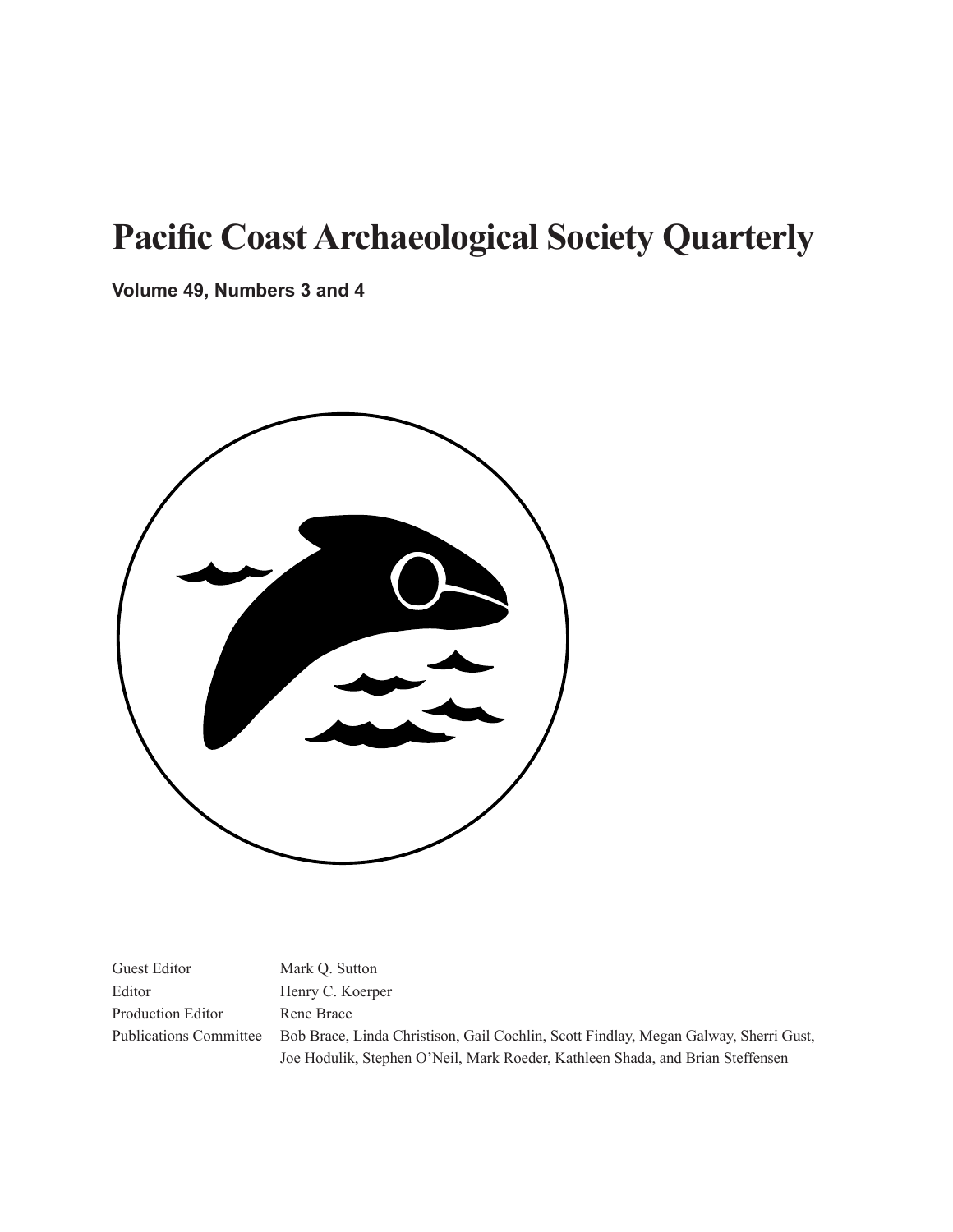#### *Pacific Coast Archaeological Society Quarterly*

The *Pacific Coast Archaeological Society Quarterly* is a publication of the Pacific Coast Archaeological Society (PCAS), which was organized in 1961. PCAS is an avocational group originally founded to study and to preserve the anthropological and archaeological history of the original inhabitants of Orange County, California, and adjacent areas. The Publications Committee invites the submittal of original contributions dealing with regional history and prehistory. Although PCAS is especially interested in reports which shed further light on the early inhabitants of coastal southern California, it always welcomes reports on the wider Pacific Coast region.

Information about subscriptions to the *Pacific Coast Archaeological Society Quarterly* and the *PCAS Newsletter* is available online at www.pcas.org. Back issues of the *Pacific Coast Archaeological Society Quarterly* are available. An index to Volumes 1 through 40 is available as Volume 40, Numbers  $3 \& 4$ . This searchable index is online at www.pcas.org. Four *Occasional Papers* (on Catalina Island, Mexican Majolica, and the Peralta Adobe and a remembrance of H. B. Nicholson) have also been published by PCAS. To place an order, receive information about the Pacific Coast Archaeological Society, or submit an article for publication, email publications@pcas. org or write: Pacific Coast Archaeological Society, PO Box 10926, Costa Mesa, California, 92627. Additional information is available at www.pcas.org. PCAS is not responsible for delivery of publications to subscribers who have not furnished a timely change of address.

Recent issues of the *Pacific Coast Archaeological Society Quarterly* are available at www.pcas.org and can be downloaded and viewed but not printed. Articles appearing in the *Pacific Coast Archaeological Society Quarterly*  are abstracted in *Historical Abstracts* and *America: History and Life*. This issue of the *Pacific Coast Archaeological Society Quarterly* is copyrighted © 2014 by the Pacific Coast Archaeological Society. ISSN 0552-7252.

PCAS Officers 2013

President Megan Galway Vice President Joe Hodulik Secretary Brian Steffensen Treasurer Bob Brace

Please note that this issue was published in April 2014. In the PCAS Quarterly publication sequence, this issue is Volume 49, Numbers 3 & 4 (subscription year 2013).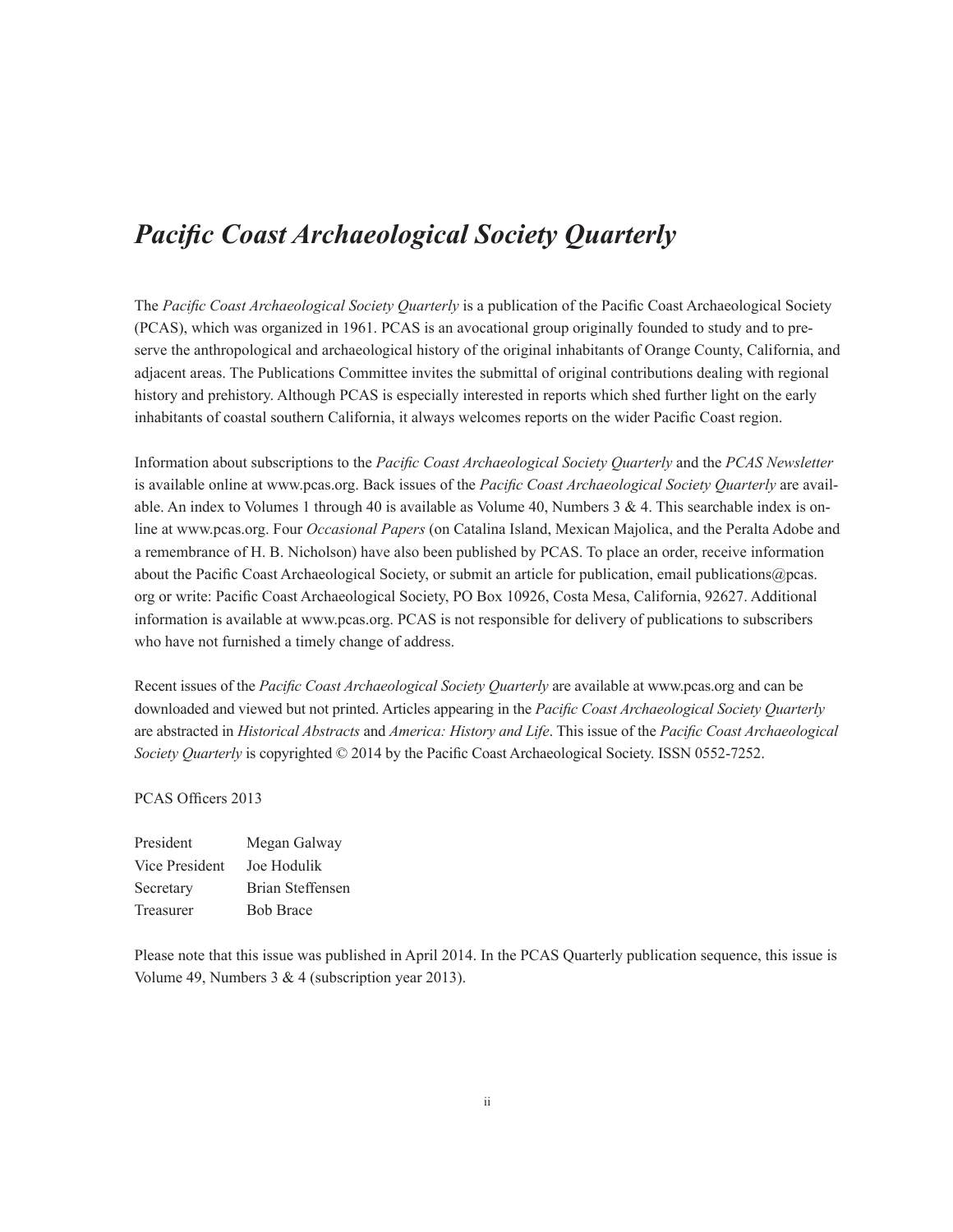### *Contents*

| Mark Q. Sutton                                                                 |
|--------------------------------------------------------------------------------|
|                                                                                |
| Communal Pronghorn Hunting in the Great Basin:                                 |
|                                                                                |
| Brooke S. Arkush                                                               |
|                                                                                |
|                                                                                |
| Christopher E. Drover and Franklin F. Fenenga                                  |
|                                                                                |
| Daniel F. McCarthy                                                             |
|                                                                                |
| Mortuary Remains Recovered in the 1932 Van Bergen Excavation                   |
| at the Palmer-Redondo Site (CA-LAN-127), Redondo Beach, Los Angeles County  57 |
| Henry C. Koerper and Mark Q. Sutton                                            |
|                                                                                |

Cover: Waterfowl decoy made from tule in the collections of the Eastern California Museum, Independence, California. Drawn by Joe Cramer.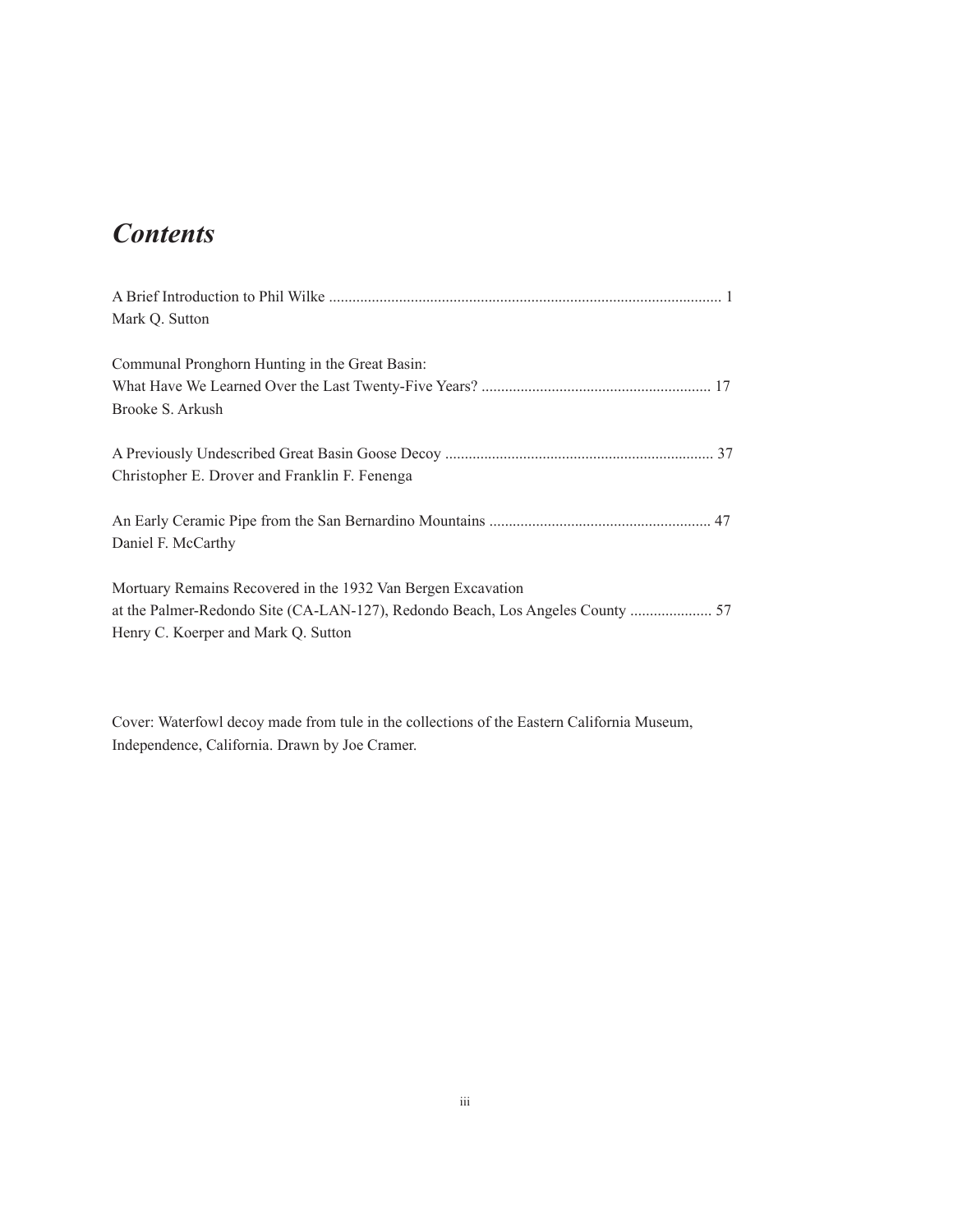#### *About the Authors*

**Brooke Arkush,** Ph.D., received his doctorate in anthropology from UC Riverside in 1989 and has been a fulltime faculty member in the Department of Anthropology and Sociology at Weber State University since 1990. Much of his research concerns the prehistory, protohistory, and colonial history of western North America, especially in regard to communal big-game hunting, aboriginal technology, and post-contact Native cultural continuity and change. Dr. Arkush recently began a new research project in the Birch Creek Valley region of far eastern Idaho, where he and his students will document aspects of prehistoric subsistence activities, settlement practices, and obsidian source variability.

 **Christopher Drover,** Ph.D., RPA, is in his twentieth year as a faculty member in the Anthropology Department at the University of California, Irvine. Professor Drover's degrees are all in anthropology; he received his BA (1969) and MA (1970) from California State University, Fullerton, and in 1979 he was awarded a Ph.D. at the University of California, Riverside. He taught anthropology at Golden West College (38 years; retired 2011), and he also taught part-time at California State University, Fullerton (1971), Chapman College (1973), and the University of California, Riverside (1977). Dr. Drover has also been involved in CRM work since 1970, having served as Principal Investigator for the Museum of Northern Arizona and Director of Cultural Resources for Chambers Consultants and Planners, The Keith Companies, and TRW.

#### **Franklin Fenenga (1917**–**1994)**

See the following:

Wallace, William J.

- 1999 Franklin Fenenga and California Archaeology: (1917–1994) *Journal of California and Great Basin Anthropology* 21(1):2–5.
- 2002 Franklin Fenenga and California Archaeology. In E*ssays in California Archaeology: A Memorial to Franklin Fenenga,* edited by William J. Wallace and Francis A. Riddell, pp. 1–2. Contributions of the University of California Archaeological Research Facility No. 60, Berkeley.

**Henry Koerper,** Ph.D., received a BA (1965) and an MA (1968) from UC Davis. He earned his Ph.D. in anthropology at UC Riverside in 1981. His varied employments have included: CDF firefighter; USFS fire suppression field and laboratory researcher; California Army National Guard explosives technician; archaeological field excavator (e.g., Old Sacramento Project, Prescott College Black Mesa Project); Peace Corps teacher and athletic coach (Voi Harambee High School, Kenya); college anthropology professor (Chapman College [5 years] and Cypress Community College [30 years]); and archaeological consultant to several southern California CRM firms. Semi-retirement allows Dr. Koerper time to help produce the *PCAS Quarterly*.